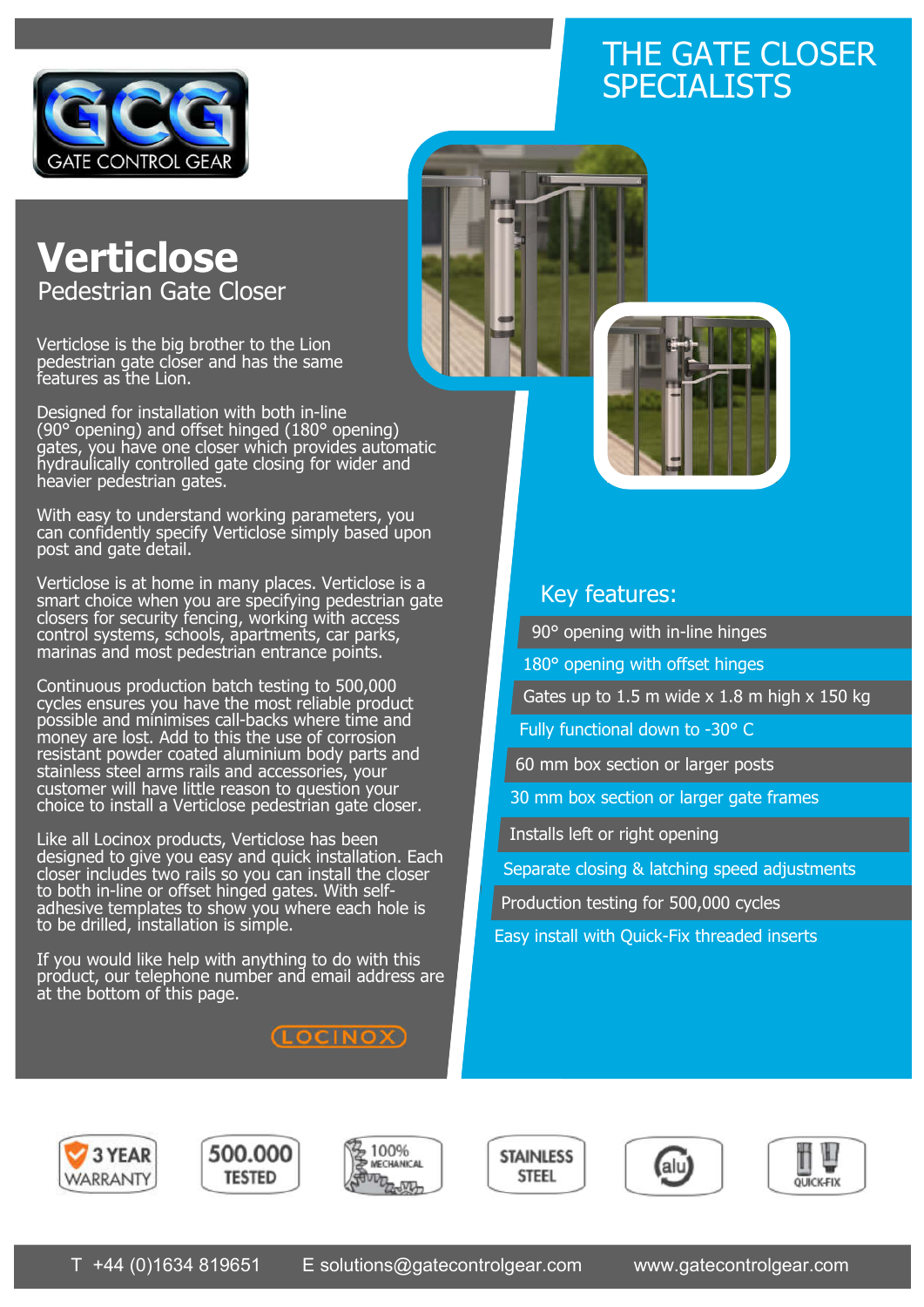## **Verticlose** Pedestrian Gate Closer